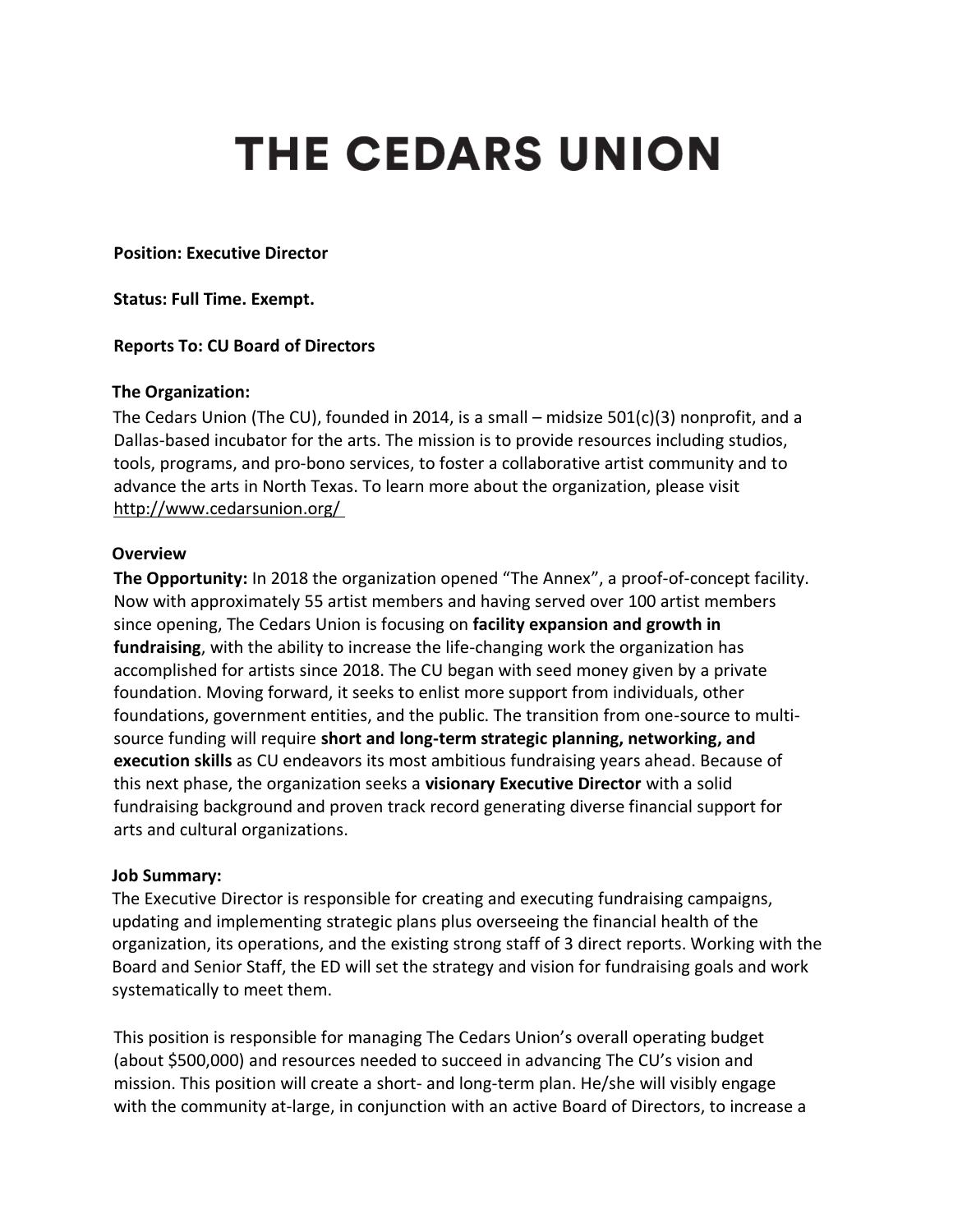greater public awareness of the organization and communicate its value and contributions to North Texas.

## **Pay: \$80,000 annual starting salary**

## **Benefits included:**

- Medical/Dental/Vision insurance
- 10 days PTO for first 3 years. 15 days PTO after 3 years of service
- 10 Federal Holidays off
- 401k plan (non-matching)
- Free CU Membership

# **Responsibilities:**

## *Vision and Strategy*

- Develop strategic plan and vision for the organization, in collaboration with the Board of Directors and Committees.
- Oversee memberships and programs that align with the organization's goals.
- Act as principal spokesperson, representative, liaison, and advocate with community partners and funding agencies.
- Ensure representation of the organization at community events.
- Strategize the growth of The Cedars Union with the existing team and stakeholders (Patron Membership, Artist Membership, and Public/Agency supporters).

# *Fundraising*

- Develop an actionable plan for fundraising with a concentration on \$1,000+ level gifts.
- Establish ambitious and reasonable fundraising expansion goals in the \$1,000, \$10,000, and \$100,000+ ranges.
- Work with the Board and Marketing & Development Committee to establish short- and long-term goals and develop implementation process.
- Expand the current Friends donor program to engage a wide audience, raise awareness of CU to the broader community and implement a moves management strategy.
- Develop and manage new campaigns.
- Identify and cultivate new funding sources and opportunities, e.g., grants, sponsorships, donors
- Maintain and deepen the relationships and communications with current and prospective funders.
- Work with the BOD to strategize, plan, and solicit major sponsors and donors.
- Plan and Execute annual Fundraising and Donor Appreciation events.